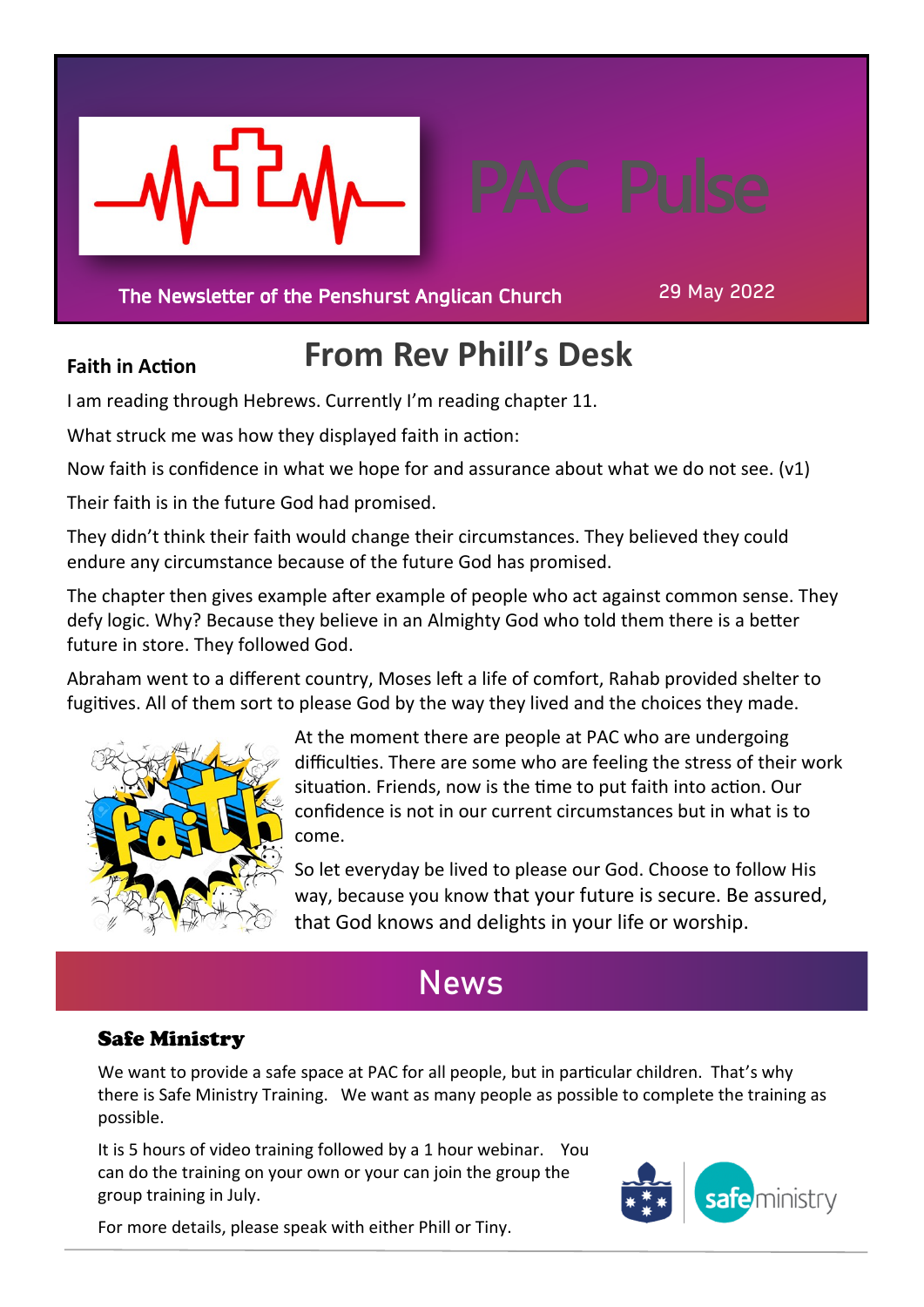# **WHAT ELSE IS HAPPENING @ PAC**



### **Day Conference** *25 June (Saturday)*

 Let's spend some extended time together at the end of June. The day conference will focus on Christian Unity.

 Dr Ed Loane will speak to us in the morning. In the afternoon we will think through how we can cultivate unity at PAC. The conference is 9am-3pm and will cost \$40 per adult.

There is a children's program that will run during the sessions.

### **Reconciliation Week (27th May- 3rd June)**

Reconciliation week begins on Friday. The week remembers and acknowledges the mistreatment of Aboriginal and Torres Strait Islander people who were forcibly removed from their families and communities, which we now know as 'The Stolen Generations'. It also looks at how we can geal and reconcile.

How can you participate in this?

Pray for reconciliation and healing to occur in our country.

Tell the truth on racism.

Get facts first hand (NITV, Koori Mail, IndigenousX, ABC Indigenous)

Fight for justice (write to David Coleman about Indigenous issues) Learn about indigenous history



## **Prayer**

#### **Michael Duckett**

- Give thanks for the opportunity to rejoice in God's goodness as well as honour those devasted by the Stolen Generation
- Give thanks for the opportunity to preach at SMBC recently
- Pray for the government as they engage in reconciliation
- Pray for Michael as he raises up men to engage in indigenous ministries
- Pray for God to work through MacArthur, Mount Druitt, Redfern and Nowra to see many come to Christ. Pray that they may grow in loving service of the Lord



- Give thanks for visitors who have come on Sundays.
- Give thanks for cell groups and how they contribute to community life.
- Give thanks for ministry leaders and their desire to make an impact for Christ.
- Pray for planning of the Day conference in June
- Pray for Tiny and her team and they plan to start a Playtime.
- Pray for Parish Council as they discuss plans for our future.